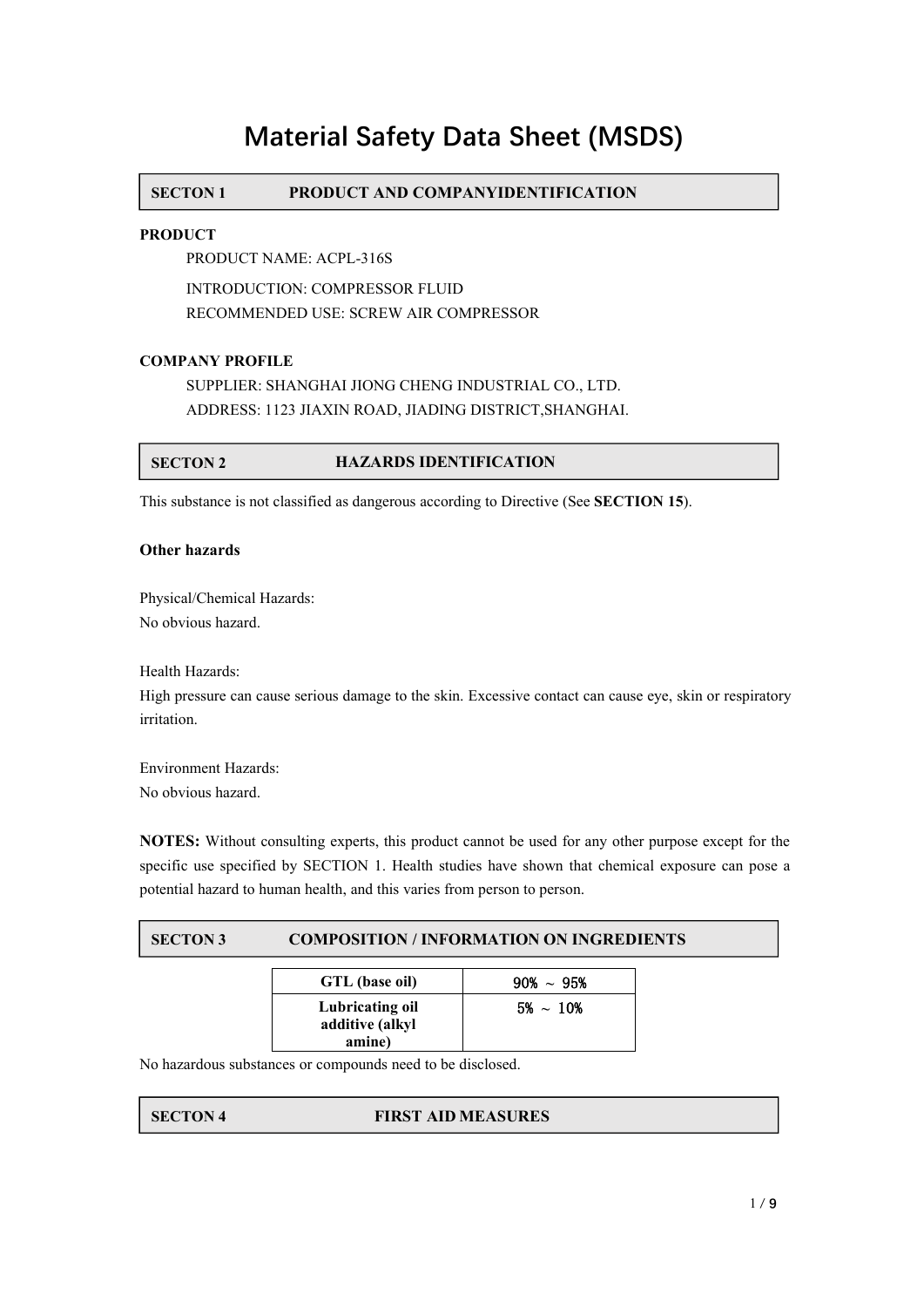#### **If inhaled:**

Avoid further inhalation. For those who provide help, you or others should avoid inhalation. Take adequate respiratory protection. If you have respiratory irritations, dizziness, nausea, or confusion, seek medical attention immediately. If breathing stops, use mechanical equipment to help ventilate your mouth or give first aid to mouth-to-mouth resuscitation.

# **In case of skin contact:**

Wash exposed areas with soap and water. If the product is injected into the skin or any part of the body, regardless of the appearance or size of the wound, the person being injected must be immediately examined by a doctor in accordance with surgical first aid. Even if the initial symptoms after high pressure injection are mild or asymptomatic, surgical treatment early in the first hours of the accident can significantly reduce the extent of the final injury**.**

### **In case of eye contact:**

Rinse eyes thoroughly with water.If irritation occurs, seek medical assistance.

#### **If swallowed:**

Usually no first aid is needed. If feel unwell, seek medical advice.

# **SECTON 5 FIREFIGHTING MEASURES**

#### **Extinguishing media**

Suitable extinguishing media: Fire water spray, foam, dry chemicals (dry powder) or carbon dioxide (CO2).

Improper extinguishing media: Use water directly.

# **Firefighting**

Firefighting instructions:

Evacuate the area. Prevent the control of fire or diluted effluent from flowing into rivers, sewers, or drinking water sources. Firefighters should use standard protective equipment and use self-contained breathing apparatus (SCBA) in confined spaces. Use water spray to cool exposed surfaces and protect workers.

Fire hazard: Oil mist may create flammable mixtures.

Dangerous combustion products: Smoke, incomplete combustion products and carbon oxides.

#### **Flammability**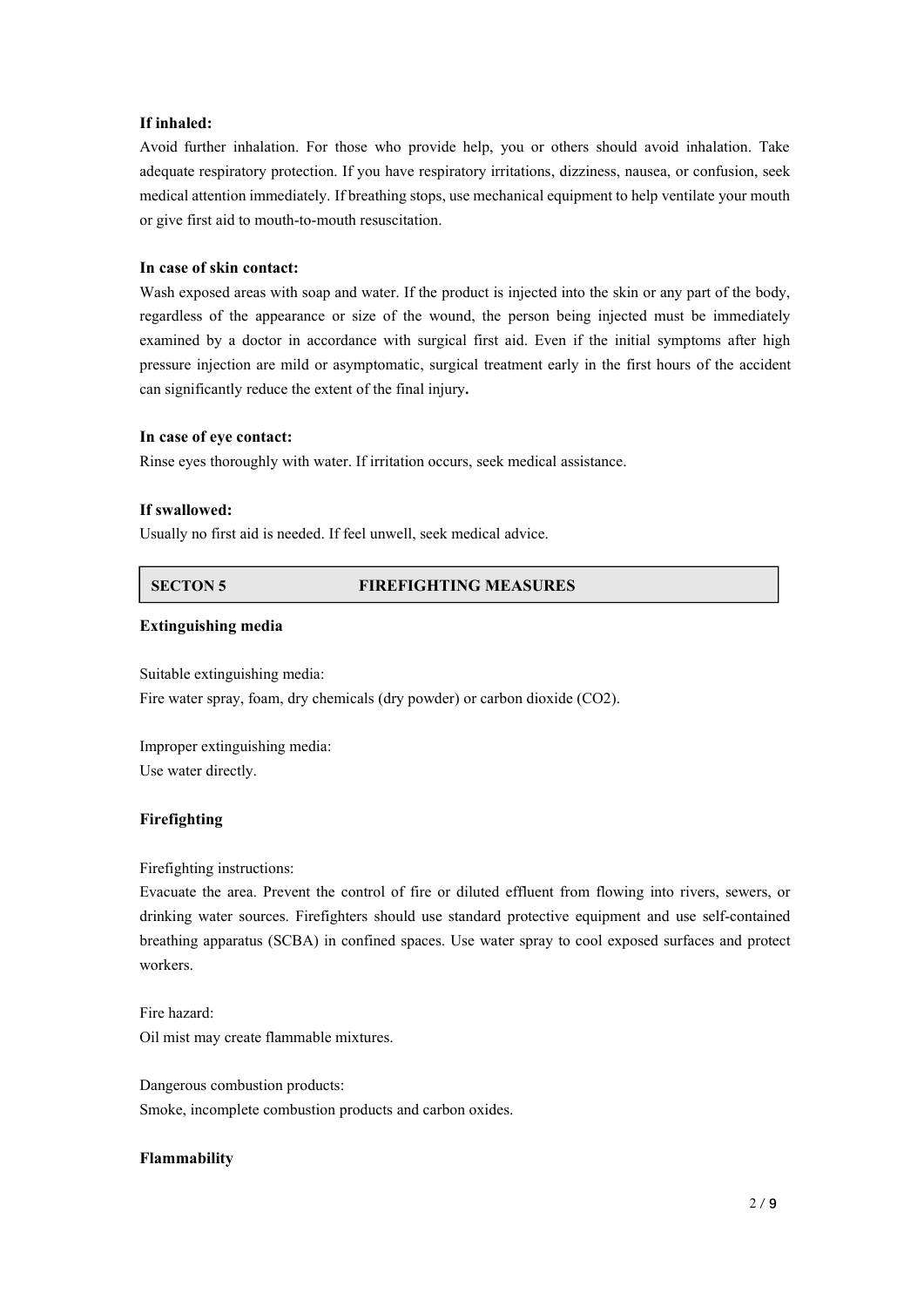Flash Point [Test Method]: >220°C [ASTM D-92]

Flammability limit (%vol. in air): Lower explosive limit (LEL): Not formulated, Upper explosive limit (UEL): Not formulated

Spontaneous combustion temperature: not formulated

### **SECTON 6 ACCIDENTAL RELEASE MEASURES**

### **Notice procedure**

In the event of an overflow or leak accident, the relevant authorities should be notified in accordance with all applicable regulations.

# **Leaking treatment**

Leaking on land:

If there is no danger, you can take action to stop the leak. Recover by pump or using a suitable adsorbent.

Leaking on water:

If there is no danger, you can take action to stop the leak. Barrier grille is used immediately to limit spillage range. Warn other boats. Remove from the surface or use a suitable adsorbent. Consult expert opinions before using dispersants.

The advice on the handling of a marine or land-based accident is based on the most likely leakage of the product; however, the geographical conditions, wind, temperature, and wave, flow direction and flow rate (for water leakage) may be imposed on the right solution has a great influence. For this purpose, local experts should be consulted. Note: Local regulations may have stipulations or restrictions on the adopted plan.

# **Environmental prevention**

In case of leakage:

Construct breakwaters away from spilled liquids for subsequent recovery and disposal. Prevent access to waterways, sewers, basements or enclosed areas.

# **SECTON 7 HANDLING AND STORAGE**

### **Precautions for safe handling**

Prevent small spills and leaks and avoid slipping hazards. The product can accumulate static charges and cause sparks (ignition sources). When the product is handled in bulk, the spark can ignite any combustible vapor from the liquid or residue (such as switching operations for loading). Use appropriate connection and/or grounding procedures. However, connection and grounding may not eliminate static electricity accumulation disasters. Consult local applicable standards as a guide. Additional references include the American Petroleum Institute, 2003 (protection from static ignition, lightning and stray currents) orthe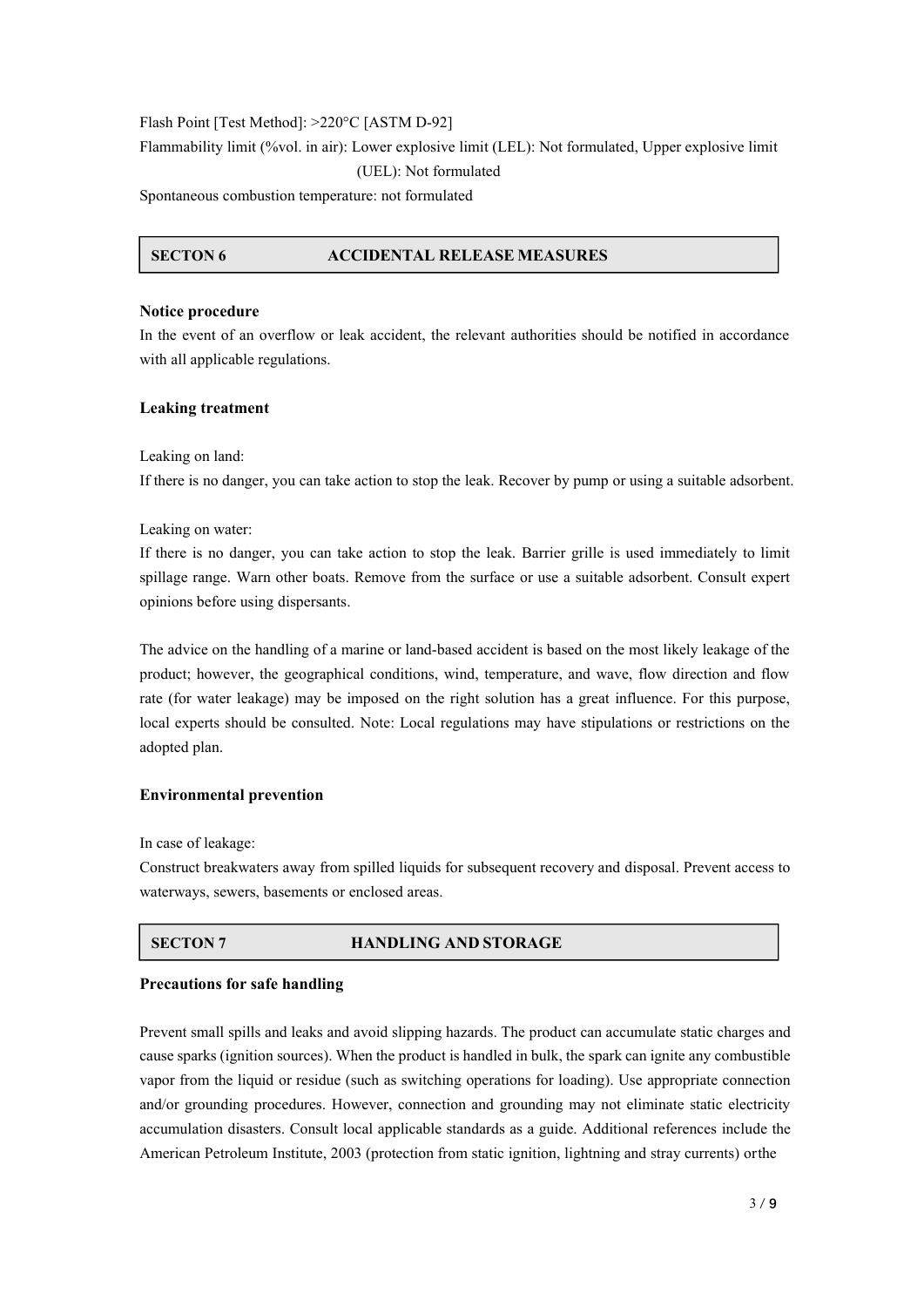National Fire Protection Agency No. 77 (recommended practice for electrostatics) or CENELEC CLC/TR 50404 (Electrostatics - conventional code for avoiding static electricity).

Electrostatic collector:

This product accumulates static electricity.

#### **Storage attention**

The choice of container may affect the accumulation and dispersion of static electricity. Do not store in open or unmarked containers.

# **SECTON 8 EXPOSURE CONTROLS / PERSONAL PROTECTION**

#### **Contact limit/standard when handling this product**

When the oil mist appears, the following air sanitation standards are recommended: the maximum permissible concentration (TLV) is 10 mg/m<sup>3</sup> for the United States ACGIH, and the average permissible concentration (STEL) is 10 mg/ m³ for the United States ACGIH.

#### **Biological limit**

No specific biological limit.

**Note:** Limits / standards are for guidance only. Please follow applicable regulations.

#### **Engineering controls**

The level of protection and the type of control measures required will vary depending on the potential exposure conditions. Alternative controls include: There are no special requirements under normal use conditions and adequate ventilation.

#### **Personal protection**

The choice of personal protective equipment varies according to possible exposure conditions such as application area, treatment work, concentration and ventilation. The following information on the selection of protective equipment for this product is based on the product's recommended use and is developed under normal use.

#### Respiratory protection:

If an engineering control facility cannot guarantee that the concentration of air pollutants is below a certain level that is sufficient to protect the health of workers, it is best to wear an approved respirator. The selection, use, and maintenance of the respirator must meet the specified requirements, if applicable. Alternative respirator types for this material may be considered to include: Under normal conditions of use, adequate ventilation usually does not require protective measures. Use particle filters when needed. In an environment with high airborne concentrations, use an approved self-contained breathing apparatus to work in positive pressure mode. Self-contained breathing apparatus with an escape bottle is suitable for oxygen deficiency, poor gas/vapor pre-warning characteristics, or overloaded airfilters.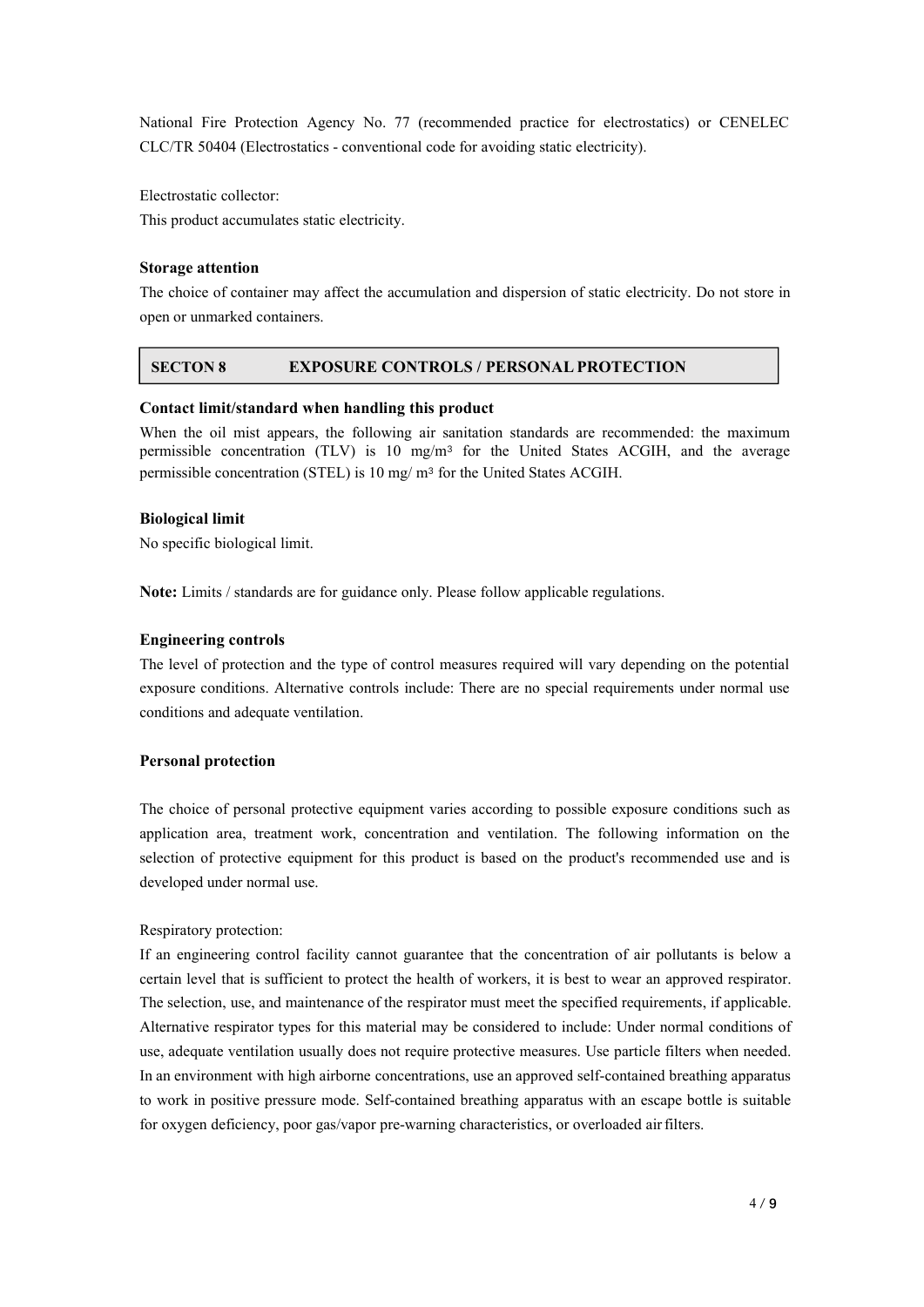#### Hand protection:

The information provided for any glove isbased on published literature and glove manufacturer data. According to the use of conditions to choose the type of gloves and use time. According to the conditions of use, the manufacturer of the gloves can be consulted about the type and the time of use. Check and replace worn and damaged gloves. The types of gloves that can be used to handle this material include: Normal protection is not required under normal conditions of use. Use nitrile gloves, synthetic rubber.

#### Eye protection:

It is advisable to use safety glasses with side shields if there is a chance of contact.

#### Skin and body protection:

Any specialized protective clothing information provided here is based on published literature or manufacturer data. The types of work clothes that may be considered for use with this product include: No special protection of the skin when used under normal conditions. Maintain good personal hygiene habits while taking precautions to avoid skin contact.

#### Hygiene measures:

Maintain good personal hygiene practices, such as washing hands after handling the product, and washing hands before eating, drinking, and/or smoking. Regularly clean overalls and protective equipment to remove contaminants. Discard contaminated clothing and shoes that cannot be washed. Develop good living habits.

#### **Environment controls**

See **SECTION 6**, **7**, **12** and **13**

### **SECTON 9 PHYSICAL AND CHEMICALPROPERTIES**

Typical physicochemical properties are as follows. For more information, please consult the supplier in **SECTION 1**.

#### **General properties**

Physical State:Liquid Color: Colorless Odor: Unique Odor Threshold: No data available

### **Important health, safety and environmental properties**

Relative Density  $(Q)$  15 C): 0.84 Flash Point [Test Method]: >220°C [ASTM D-92] Flammability Limit (%vol. in air): Lower Explosive Limit (LEL): No data available, Upper Explosive Limit (UEL): No data available Flammability (solid, gas): Not applicable Auto-ignition temperature: No data available Boiling point / range: No data available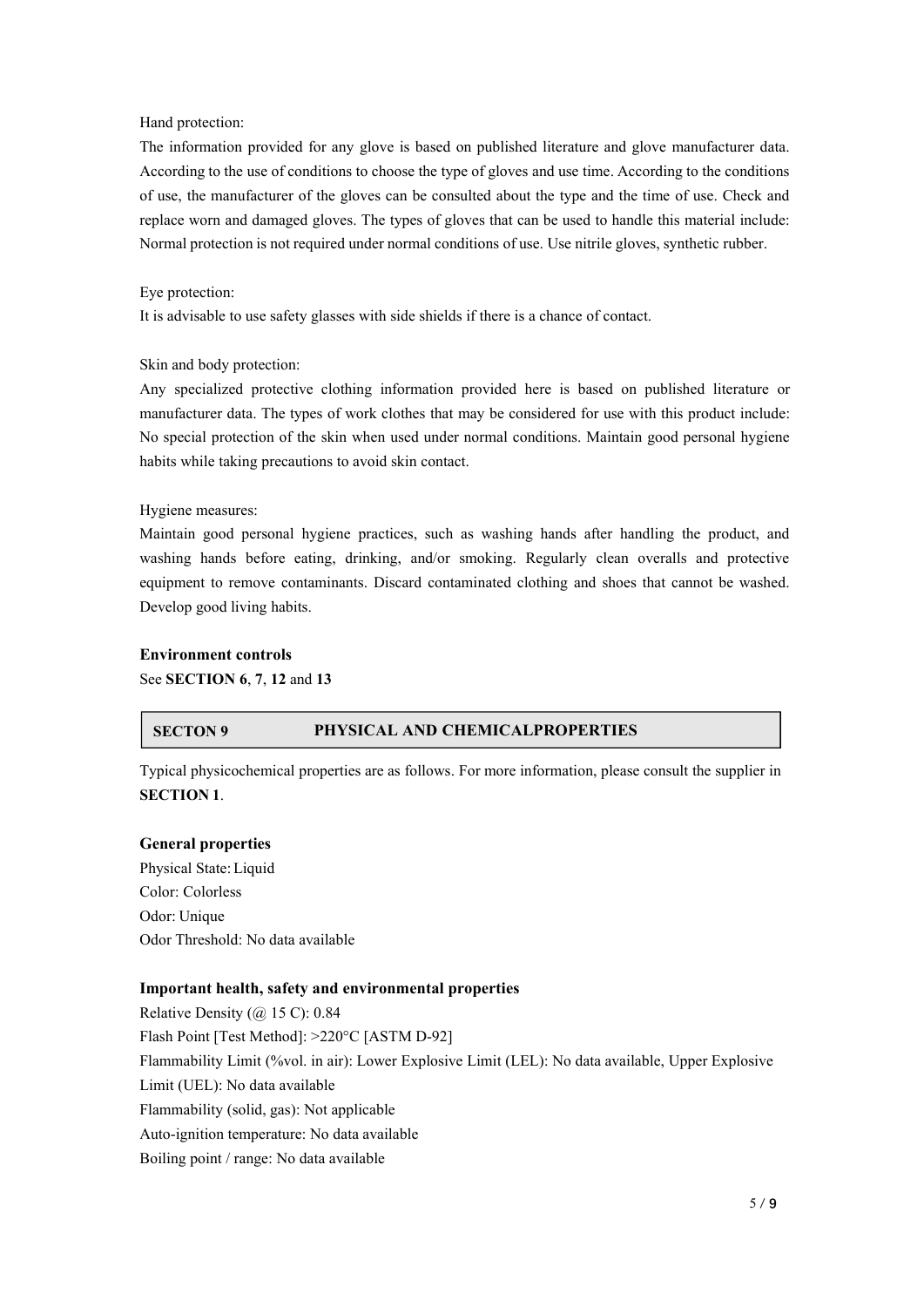Vapor density ( $air = 1$ ): No data available Steam pressure: [No data available @ 20°C] Evaporation rate (n-butyl acetate=1): No data available PH: Not applicable Solubility in water: Negligible Viscosity: 46cSt @ 40°C Freezing point: No data available Melting point: Not applicable Decomposition temperature: No data available Oxidation: See HAZARDS IDENTIFICATION.

# **Other safety information**

Pour point: -30℃

# **SECTON 10 STABLITY ANDREACTIVITY**

**Stability:** The product is stable under normal conditions.

**Conditions to avoid:** Excessive heat. High-energy ignition sources.

**Substances to avoid:** Strong Oxidizers.

**Hazardous decomposition products:** Do not decompose at ambienttemperature.

**Possibility of harmful reactions:** No harmful polymerization reactionwilloccur.

# **SECTON 11 TOXICOLOGICAL INFORMATION**

#### **Acute toxicity**

| <b>Contact Method</b>                           | <b>Conclusion/Note</b>                                           |
|-------------------------------------------------|------------------------------------------------------------------|
| Inhalation                                      |                                                                  |
| Toxicity (rat): $LC50 > 5000$ mg/m <sup>3</sup> | Very low toxicity. Based on the analysis of the ingredients.     |
| Irritability (rat): Data available              | Risks are negligible at normal temperatures/normal processing    |
|                                                 | temperatures. Based on the analysis of the ingredients.          |
|                                                 |                                                                  |
| Ingestion                                       |                                                                  |
| Toxicity (rat): $LD50 > 2000$ mg/kg             | Very low toxicity. Based on the analysis of the ingredients.     |
|                                                 |                                                                  |
| Skin                                            |                                                                  |
| Toxicity (rabbit): $LD50 > 2000$ mg/kg          | Very low toxicity. Based on the analysis of the ingredients.     |
| Irritability (rabbit): Data available           | The irritation to the skin at normal temperatures is negligible. |
|                                                 | Based on the analysis of the ingredients.                        |
|                                                 |                                                                  |
| Eye                                             |                                                                  |
| Irritability (rabbit): Data available           | May cause moderate, transient eye irritation. Based on the       |
|                                                 | analysis of the ingredients.                                     |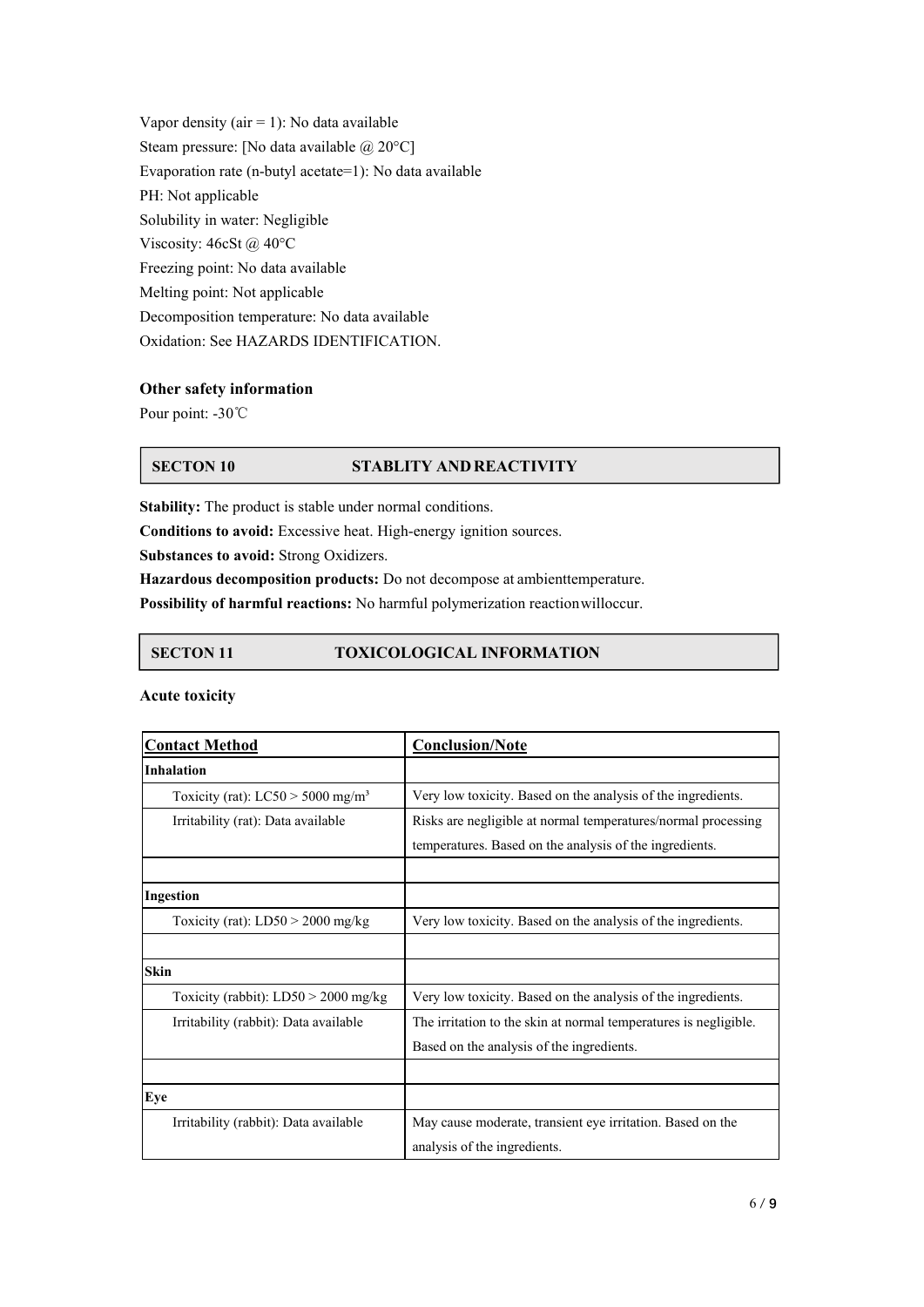### **Other health effects from short-term and long-term exposure:**

No, not at all.

For additional information please contact the supplier.

Expected health effects from sub-chronic, chronic, respiratory or skin sensitization, mutator, reproductive toxicity, carcinogenicity, target organ toxicity (primary or repeated exposure), inhalation toxicity, and other data based on human experience and/or test data influences.

The list of ingredients is listed below: None

|                | --Retrieved list of regulations -- |                 |
|----------------|------------------------------------|-----------------|
| $1 = NTP CARC$ | $3 = IARC$ 1                       | $5 = IARC 2B$   |
| $2 = NTP$ SUS  | $4 = IARC 2A$                      | $6 = OSHA CARC$ |

# **SECTON 12 ECOLOGICAL INFORMATION**

The information given here is based on available data on the product, its components and similar products.

# **Ecotoxicity**

This product is considered harmless to aquatic organisms.

### **Mobility**

Most of the components - low in solubility, floatable, are thought to migrate from water to land. It is considered to be adsorbed on sediments and waste water solids.

### **Persistence and degradability**

Biodegradable:

Most of the components are considered to be naturally biodegradable.

# **SECTON 13 DISPOSAL CONSIDERATIONS**

Disposal advice is given based on the materials provided. The treatment method must be consistent with the applicable laws and regulations at that time and be consistent with the characteristics of the material at the time of processing.

# **Disposal advice**

The product is suitable for use as a fuel in a closed and controlled combustion furnace, or under the supervision of incineration at very high temperatures to prevent the occurrence of poor combustion products.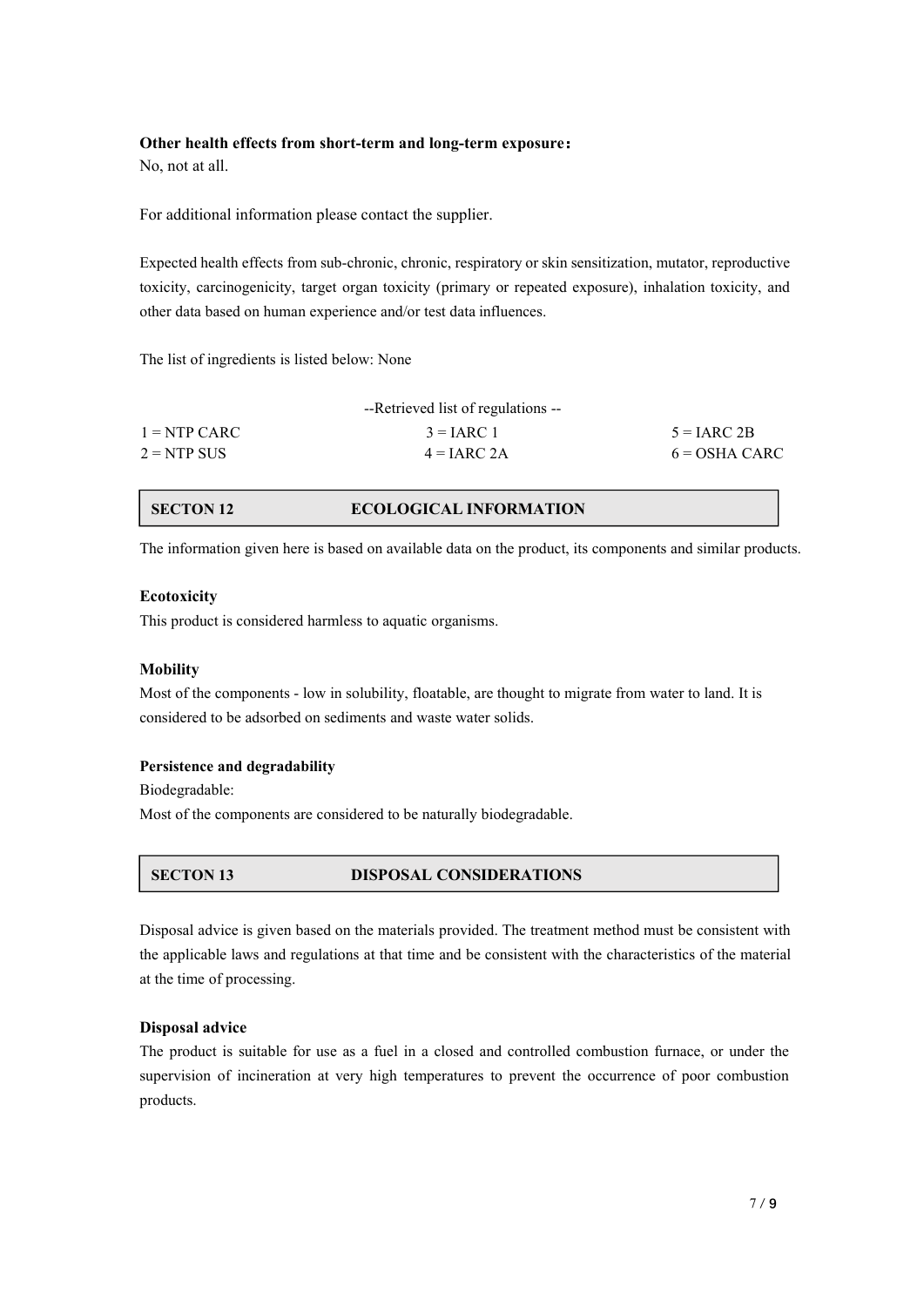### **Empty container warning**

Empty containers may contain residues and may be dangerous. Do not attempt to refill or clean containers without proper instructions. Empty drums should be completely drained and safely stored until they are properly repaired or disposed of. Empty containers should be recycled, repaired or disposed of in accordance with governmental regulations by appropriate qualified or authorized contractors. Do not pressurize, cut, weld, braze, solder, drill, polish or expose these containers to heat sources. , open flames, sparks, static electricity, or other sources ofignition. They may explode and cause disability or death.

# **SECTON 14 TRANSPORT INFORMATION**

List of dangerous goods in China (GB 12268-2005): Land transport is not regulated. China dangerous goods name No. (CN No.): not applicable.

# **International transport classification**

1.Ocean Shipping (International Maritime Dangerous Goods, IMDG): according to IMDG-Code, ocean shipping is not regulated. Marine pollutants: no

2. Air transport (International Air Transport Association, IATA): Air transport is not controlled.

# **SECTON 15 REGULATORY INFORMATION**

According to the General Standard for Chemical Classification and Hazard Communication (GB 13690- 2009), this product is not a dangerous product.

### **Regulatory status and applicable laws and regulations**

1.Preparation of Chemical Safety Labels (GB15258-2009): Unregulated

2.Law of the People's Republic of China on Prevention of Environmental Pollution by Solid Waste:See **SECTION 13**.

3.Meets the requirements of the following national/regional chemical catalogs: IECSC, ENCS, KECI, TSCA. Special situation:

| Catalog       | <b>Current Situation</b> |
|---------------|--------------------------|
| <b>ELINCS</b> | Restricted use           |

### **SECTON 16 OTHER INFORMATION**

 $N/D = No$  Data Available,  $N/A = Not$  Applicable

### **The safety technical instructions ofthis product are revised as follows:**

According to the implementation requirements of the United Nations Global Harmonization System (GHS) for classification and labelling of chemicals, corresponding updates were made.